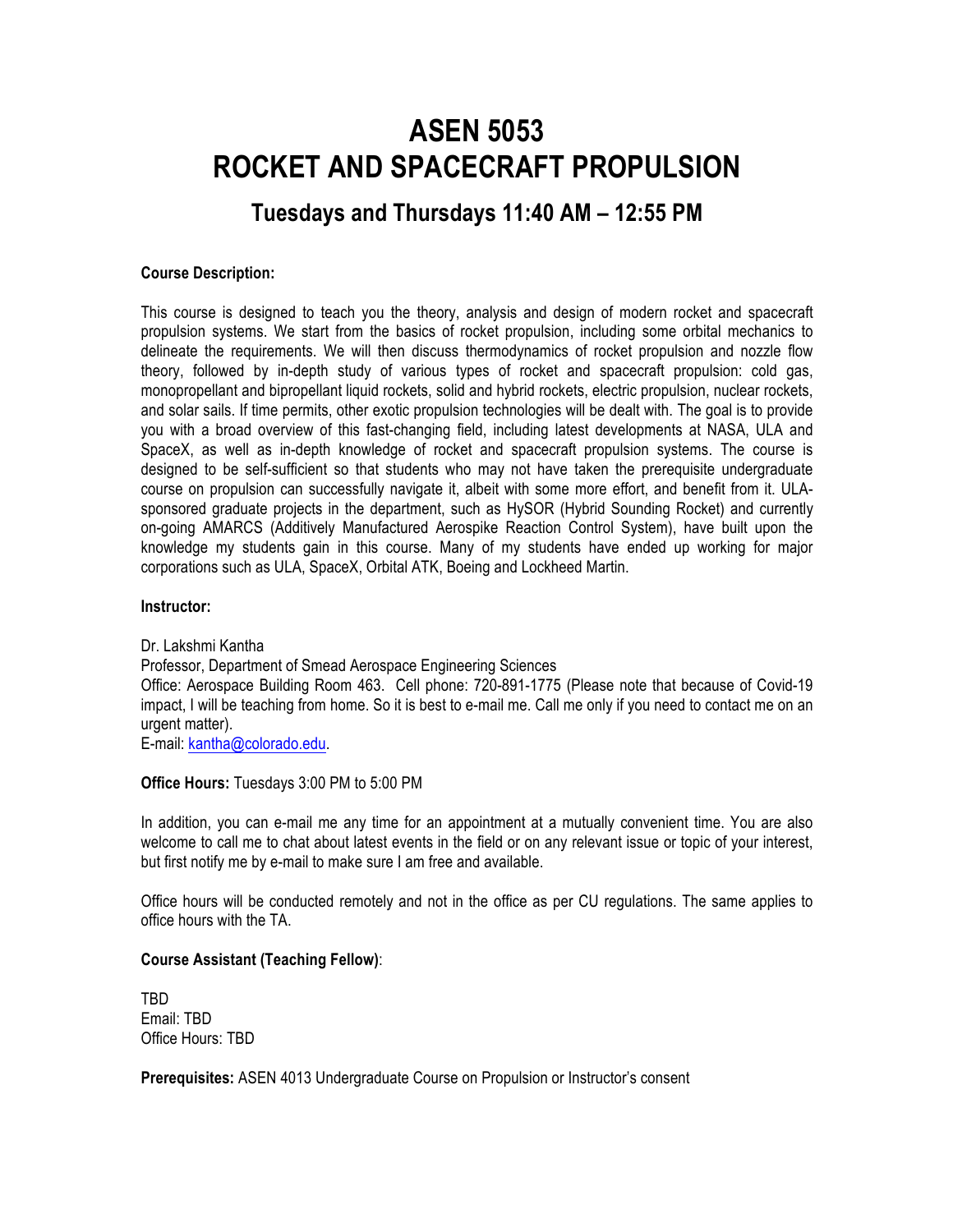**Grading:** Homework (8) – 40%, Quizzes (5) – 10%, Mid-Term Exam (1) – 20%, Final Project (or Exam) – 30%

# **Course Outline:**

- 1. Introduction History, Classification Chemical, Electric, Nuclear. Examples
- 2. Principles of Jet and Rocket Propulsion, Ideal Rocket Equation, Single and Multi-Stage Rockets.
- 3. Basics of Orbital Mechanics, Space Flight, Orbit Perturbations, Orbit Maneuvers
- 4. Thermodynamics of Rocket Propulsion, Nozzle Theory, Over and Under-expanded Nozzles. Cold Gas Rockets
- 5. Heat Transfer, Regenerative and Radiative Cooling
- 6. Solid Propellant Rocket Motors, Burning Rate, Performance Analysis and Design. Examples.
- 7. Liquid Propellant Rockets Monopropellant and Bipropellant. Combustion Thermodynamics. Pressure-fed and Pump-fed Systems. Analysis and Design. Examples.
- 8. Electric Propulsion Systems, Electrothermal, Electrostatic and Electromagnetic. Analysis and Design. Emerging and Exotic Systems.
- 9. Hybrid Rockets, Analysis.
- 10. Nuclear Propulsion, Principles and Analysis

Over the past 17 years of teaching this course, I have prepared an extensive set of notes I will be following. I will post each set of notes on Canvas, well before we discuss the topics in the class. However, the following books are useful. The first of them is required.

# **Books:**

- 1. *Rocket Propulsion Elements* by G. P. Sutton and O. Biblarz, 9th Edition, John Wiley and Sons, 2001 (ISBN 0-471-32642-9) (*Required Text***.** *This version is extensively updated - an excellent reference on the subject. Contains some topics I do not cover in my notes*). Eighth edition is also acceptable.
- *2. Rocket Propulsion* by S. D. Heister, W. E. Anderson, T. L. Pourpoint and R. J. Cassady, Cambridge, 2019 (ISBN 978-1-108-42227-7). *The latest book on the topic, quite well-written but more appropriate to an undergraduate class.*
- 3. *Space Propulsion Analysis and Design*, Revised Edition, by R. W. Humble, G. N. Henry and W. J. Larson, McGraw Hill, 1995 (ISBN 0-07-031320-2). **Call # TL782.S62 1995** (**Recommended,** *more details on elementary aspects than can be found in Sutton's book*).
- 4. *Spacecraft Propulsion* by C. D. Brown, AIAA Education Series, 1996 (ISBN 1-56347-128-0). **Call # TL782.B68 1996** (*compact, concentrating mostly on spacecraft propulsion systems, unfortunately uses British units*).
- 5. *Mechanics and Thermodynamics of Propulsion* by P. Hill and C. Peterson, Second Edition, 1992, Addison-Wesley (ISBN 0-2011-46592). **Call # TL709.H5 1992** (*Classic text on propulsion, one third dealing with rockets – an excellent reference*).
- 6. *Rocket and Spacecraft Propulsion: Principles, Practice and New Developments* by M. J. L. Turner, Third Edition, Springer, 2009 (ISBN 978-3-540-69202-7) **Call # TL782.T87 2009** (*Recommended, written for the non-specialist - very readable, nice chapter on nuclear rockets*)
- 7. *Elements of Spacecraft design* by C. D. Brown, AIAA Education Series, 2002 (ISBN 1-56347- 5243). **Call # TL875.B76 2002** (*Good discussion of orbital mechanics*).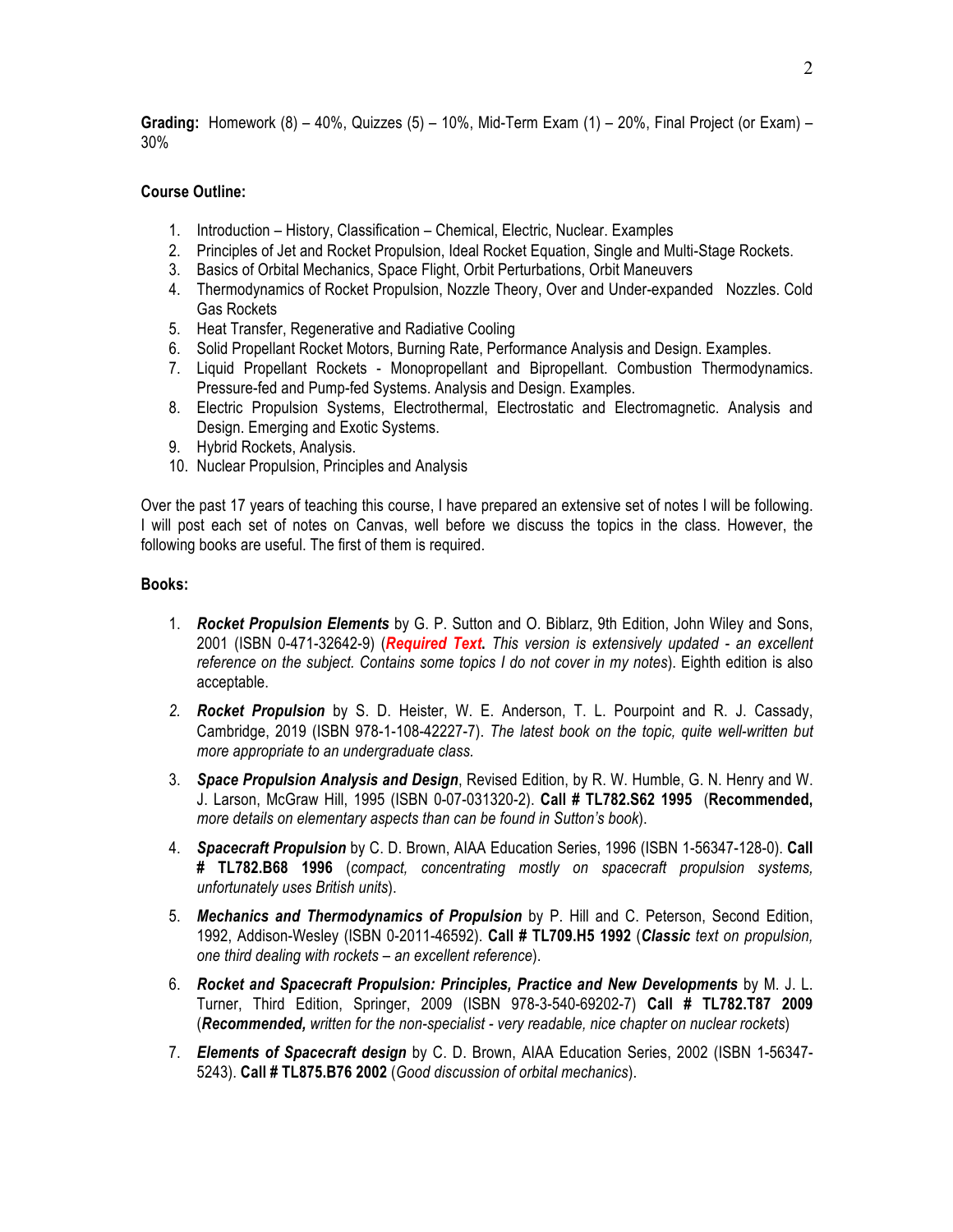- 8. *Introduction to Rocket Science and Engineering* by T. S. Taylor, CRC Press, 2009 (ISBN 978- 1-4200-7528-1) **Call # TL782.T395 2009** (Rather elementary book but has a good chapter on rocket testing).
- 9. *Astronuatics* by U. Walter, Wiley-VCH Press, 2008 (ISBN 978-3-527-40685-2) **Call # TL791.W35 2008** (Excellent treatment of astronautical aspects of rocket propulsion).
- 10. *Fundamentals of Electric Propulsion (Ion and Hall Thrusters)* by D. M. Gobel and I. Katz, John Wiley, 2008 (ISBN 978-0-470-42927-3) **Call # TL783.63.G64 2008** (detailed discussion of electric thrusters)
- 11. *Solar Sailing* by C. R. McInnes, Springer 1999 (ISBN 1-85233-102-X) **Call # TL783.9.M39 1999**  (Good discussion of solar sails)
- 12. *Propellants and Explosives* by N. Kubota, Second Edition, Wiley-VCH, 2007 (ISBN 978-3-527- 31424-9) (*very good book on thermochemistry of propellants*)
- 13. *International Launch Site Guide* by S. R. Strom, Aerospace Press, 2005 (ISBN 1-884989-16-0) **Call #** TL4020.I58 2005 (Good description of launch sites, their history and facilities available as well as contact information)

#### **Journals:**

*AIAA Journal of Spacecraft and Rockets AIAA Journal of Propulsion and Power*

#### **Logistics:**

We will make use of Canvas, to which I will upload my lecture notes for you to download if you like, post homework, homework solutions, quizzes and grades. We will be using Canvas for all matters related to the course, including e-mail. Please try not to use my regular e-mail for class business, since it may get lost in other e-mails I receive, including junk mail. For access to Canvas, please contact OIT at help@colorado.edu or 303-735-help. Obviously, you need to be registered for the course and you will need your identikey. All homework and assignments should be submitted in electronic form (.pdf, .docx, .ppt, .xlsx formats) with following naming convention: HW# LastName.pdf. The same goes for other assignments with HW replaced by QZ, Exam or Finals.

The preferred programming language in this course is MatLab. We will be using MatLab at various stages during this course and therefore you need to know how to use it. Please brush up, if you are rusty.

# **Campus-mandated Syllabus Statements**

# **Classroom Behavior**

Both students and faculty are responsible for maintaining an appropriate learning environment in all instructional settings, whether in person, remote or online. Those who fail to adhere to such behavioral standards may be subject to discipline. Professional courtesy and sensitivity are especially important with respect to individuals and topics dealing with race, color, national origin, sex, pregnancy, age, disability, creed, religion, sexual orientation, gender identity, gender expression, veteran status, political affiliation or political philosophy. For more information, see the policies on classroom behavior and the Student Code of Conduct.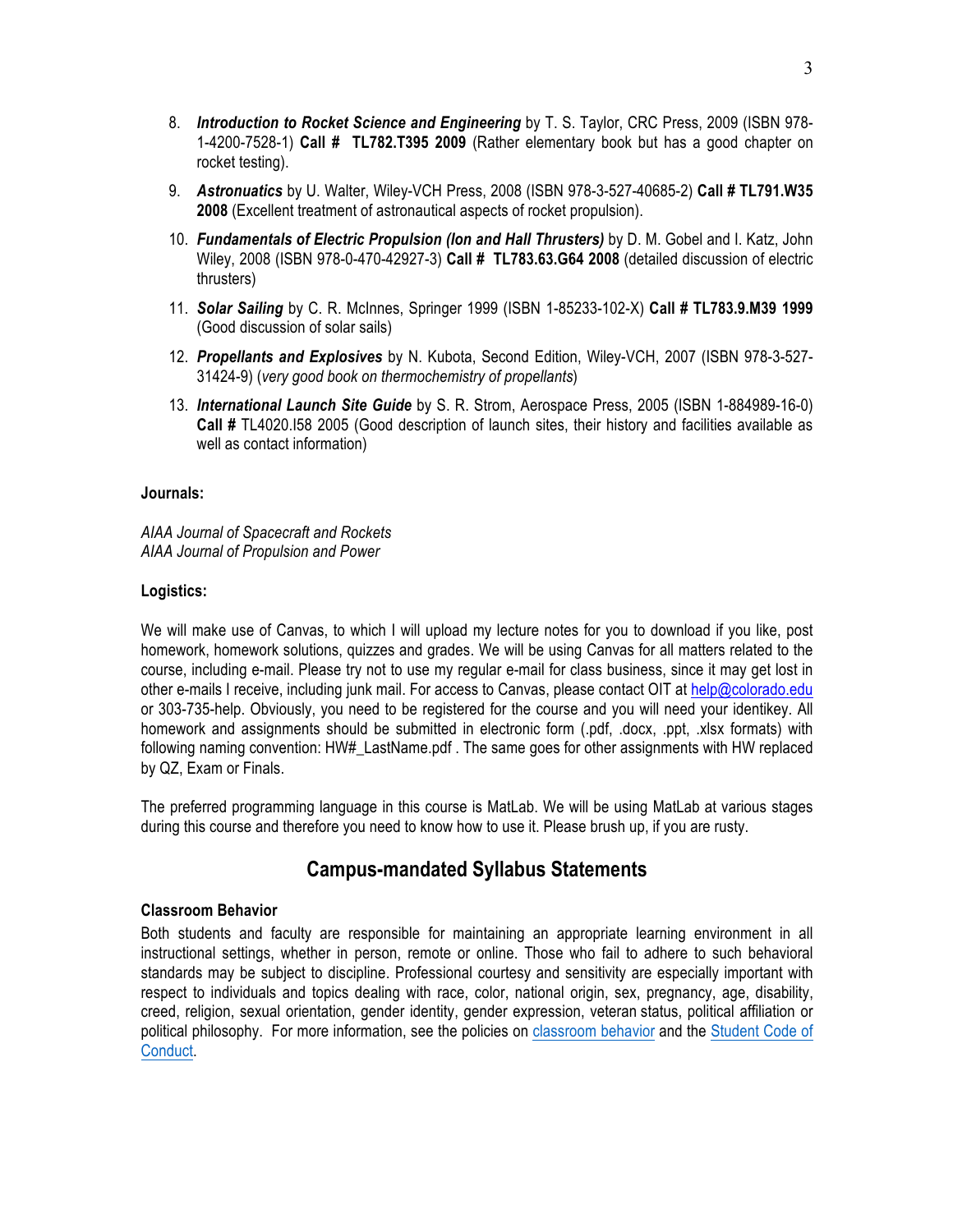#### **Requirements for COVID-19**

As a matter of public health and safety due to the pandemic, all members of the CU Boulder community and all visitors to campus must follow university, department and building requirements, and public health orders in place to reduce the risk of spreading infectious disease. Required safety measures at CU Boulder relevant to the classroom setting include:

- maintain 6-foot distancing when possible,
- wear a face covering in public indoor spaces and outdoors while on campus consistent with state and county health orders,
- clean local work area,
- practice hand hygiene,
- follow public health orders, and
- if sick and you live off campus, do not come onto campus (unless instructed by a CU Healthcare professional), or if you live on-campus, please alert CU Boulder Medical Services.

Students who fail to adhere to these requirements will be asked to leave class, and students who do not leave class when asked or who refuse to comply with these requirements will be referred to Student Conduct and Conflict Resolution. For more information, see the policies on COVID-19 Health and Safety and classroom behavior and the Student Code of Conduct. If you require accommodation because a disability prevents you from fulfilling these safety measures, please see the "Accommodation for Disabilities" statement on this syllabus.

Before returning to campus, all students must complete the COVID-19 Student Health and Expectations Course. Before coming on to campus each day, all students are required to complete a Daily Health Form.

# *Classes for this course will be taught completely on-line, with lectures, homework, quizzes, exams and discussions conducted via Canvas, and so there is no need for students taking this course to be on campus. The only exception (TBD) may be Final Projects that may require access to Departmental facilities such as the Machine Shop and Rocket Testing Bunker, in which case above protocols must be obeyed.*

Students who have tested positive for COVID-19, have symptoms of COVID-19, or have had close contact with someone who has tested positive for or had symptoms of COVID-19 must stay home and complete the Health Questionnaire and Illness Reporting Form remotely.

# *In this class, if you are sick or quarantined, please let me know about your absence by e-mail. Because of FERPA student privacy laws, students are not required to state the nature of their illness when alerting me.*

#### **Accommodation for Disabilities**

If you qualify for accommodations because of a disability, please submit your accommodation letter from Disability Services to your faculty member in a timely manner so that your needs can be addressed. Disability Services determines accommodations based on documented disabilities in the academic environment. Information on requesting accommodations is located on the Disability Services website. Contact Disability Services at 303-492-8671 or dsinfo@colorado.edu for further assistance. If you have a temporary medical condition, see Temporary Medical Conditions on the Disability Services website.